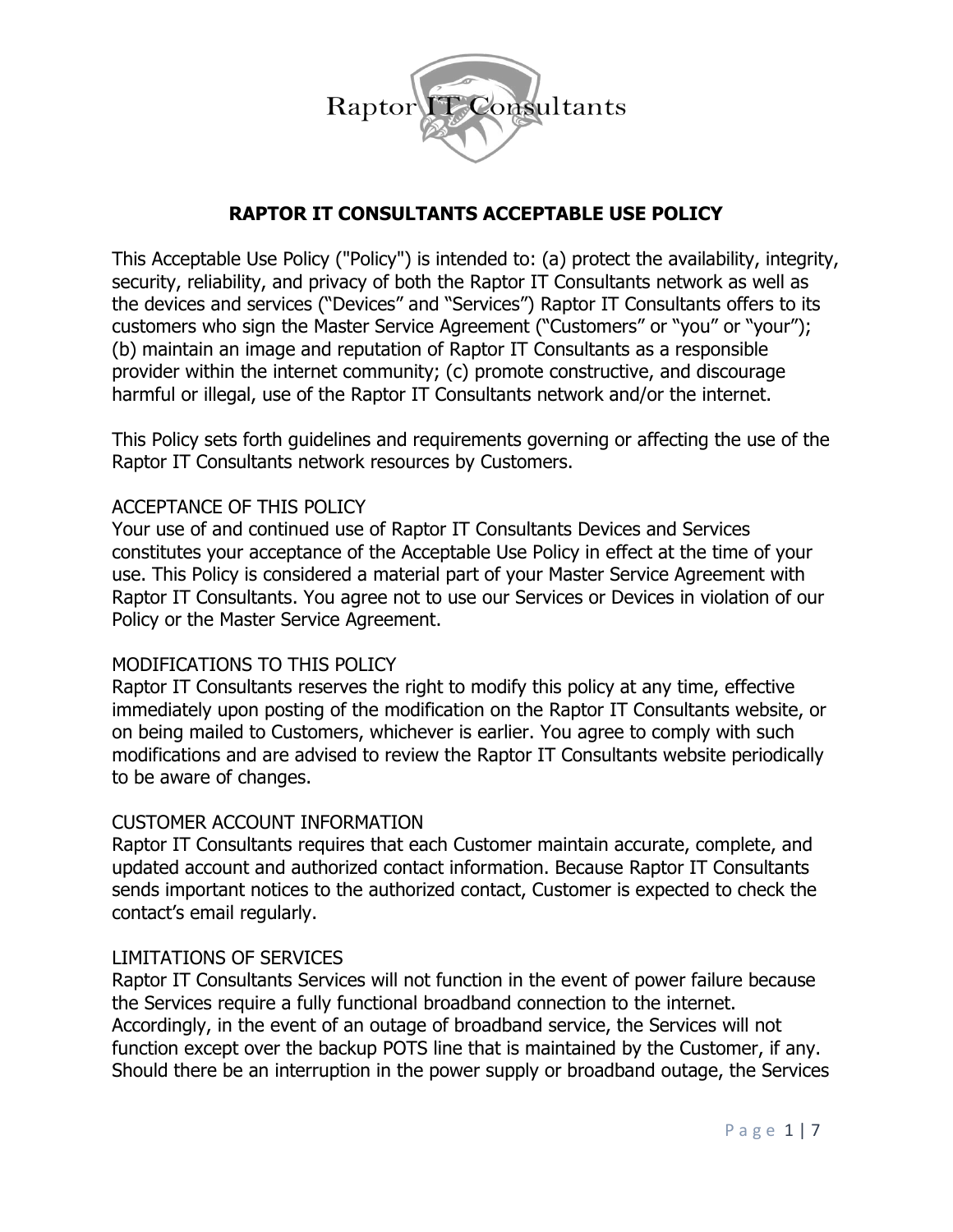will not function until power and service is fully restored. A power failure or disruption may require you to reset or reconfigure equipment prior to utilizing the Service.

## **BY USING OUR SERVICES, YOU ACKNOWLEDGE AND UNDERSTAND THAT DURING A POWER FAILURE, INTERNET SERVICE OUTAGE OR UPON CANCELLATION OF THIS AGREEMENT, RAPTOR IT CONSULTANTS SERVICES WILL NOT WORK.**

**THE DEVICES PROVIDED BY RAPTOR IT CONSULTANTS ARE NOT EQUIPPED WITH BATTERY BACKUP. IT IS YOUR RESPONSIBILITY TO ENSURE ADEQUATE BACKUP POWER IS PROVIDED FOR SERVICE CONTINUITY DURING A POWER OUTAGE, AS USERS WOULD OTHERWISE BE UNABLE TO USE THE SERVICES WHEN POWER IS UNAVAILABLE. CALLS USING THE SERVICE, MAY NOT BE COMPLETED IF THERE IS A PROBLEM WITH NETWORK FACILITIES, INCLUDING NETWORK 2 CONGESTION, NETWORK/EQUIPMENT/POWER FAILURE, OR OTHER TECHNICAL PROBLEMS.** 

ENFORCEMENT OF THIS POLICY RAPTOR IT CONSULTANTS MAY, IN ITS SOLE DISCRETION, SUSPEND OR TERMINATE THE PROVISION OF THE SERVICES OR ANY PART THEREOF TO A CUSTOMER AT ANY TIME AND WITHOUT WARNING FOR ANY VIOLATION OF ANY PART OF THIS POLICY. RAPTOR IT CONSULTANTS PREFERS TO ADVISE CUSTOMERS OF INAPPROPRIATE BEHAVIOR AND ANY NECESSARY CORRECTIVE ACTION, AND THEREFORE TERMINATION IS NOT OUR FIRST CHOICE. HOWEVER, CONTINUING OR FLAGRANT VIOLATIONS OF THE POLICY, PARTICULARLY THOSE THAT ADVERSELY IMPACT OTHERS, WILL CAUSE RAPTOR IT CONSULTANTS TO ACT IMMEDIATELY, AND MAY LEAD TO TERMINATION OF SERVICE. OUR FAILURE TO ENFORCE THIS POLICY, FOR WHATEVER REASON, SHALL NOT BE CONSTRUED AS A WAIVER OF OUR RIGHT TO DO SO AT ANY TIME.

#### INTERNET PRIVACY

As a Customer of Raptor IT Consultants Services, you acknowledge that you are not entitled to an expectation of privacy. All information and communications accessible via the internet should not be assumed to be private.

#### PROHIBITED ACTIONS

Customer must use the Devices and Services only in a manner that, as determined in Raptor IT Consultants sole discretion, are consistent with the purposes of such Devices and Services. Customer shall not engage in any activity (whether legal or illegal) that results in harm to Raptor IT Consultants, our Devices or Services, any Customer or third party, or any other customer's use or enjoyment of the Devices and Services.

A Customer will be deemed in violation of this Policy if Raptor IT Consultants determines, in its sole discretion, that any action of Customer, in connection with the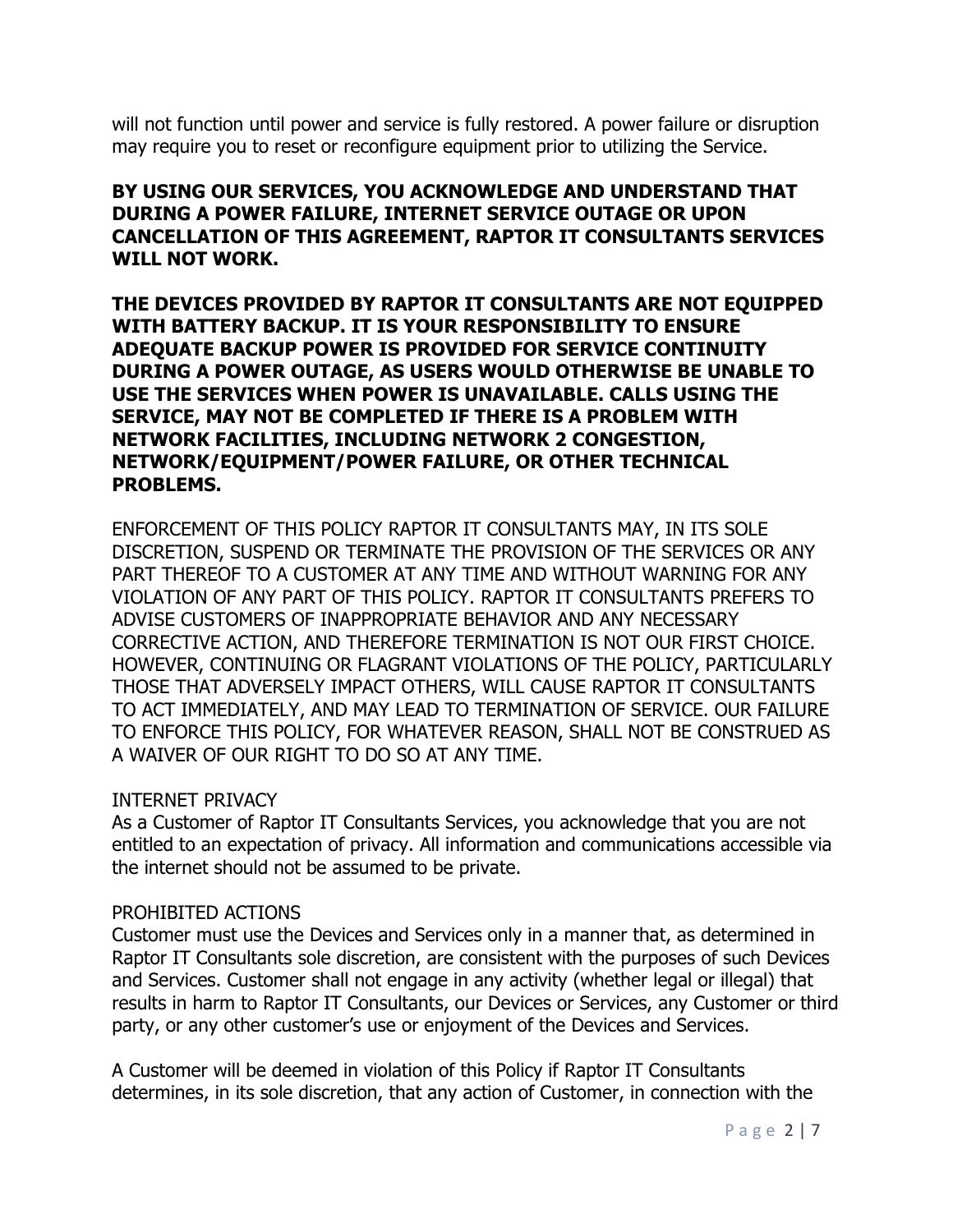use of the Devices and Services is: (a) inconsistent with the purposes of such Services or (b) violates any local, state, federal or international law, statute, agency decision, regulation, ordinance, executive order or any other legally binding governmental directive, including, without limitation, the Federal Can Spam Act of 2003, the Computer Fraud and Abuse Act (18 U.S.C. 1030 et seq.), the Telephone Consumer Protection Act (47 U.S.C. 227), the Telemarketing Consumer Fraud and Abuse Prevention Act (15 US.C. 1601-1608), the Federal Trade Commission's amended Telemarketing Sales Rule, and the Digital Millennium Copyright Act (collectively, "Laws or Regulations").

A Customer will also be deemed in violation of this Policy if Raptor IT Consultants determines, in its sole discretion, that any action of such Customer, whether or not in connection with such Customer's use of the Service, has resulted in: (a) any harm to Raptor IT Consultants Devices and Services or other Customers; (b) any third party blacklisting, blocking, filtering, or refusing any e-mail or any other network application or communications protocol from Raptor IT Consultants or Customers; or (c) interference in any manner with the free flow of e-mail or any other network application or communications protocol from or to Raptor IT Consultants or Customers.

INDIRECT OR ATTEMPTED VIOLATIONS OF THIS POLICY, AND ACTUAL OR ATTEMPTED VIOLATIONS BY A THIRD PARTY ON ANY CUSTOMER'S BEHALF, WILL BE DEEMED VIOLATIONS OF THE POLICY BY SUCH CUSTOMER.

The following are some, but not all, of the actions that constitute a material breach of this Policy and are prohibited under this Policy if taken: (a) in connection with Customer's use of the Services or (b) in any 3 other manner that results in harm to Raptor IT Consultants, the Devices and Services, or any Customer or third party (as determined solely by Raptor IT Consultants):

1. Any activity which violates any local, state, or federal law;

2. Any activity that violates the rules, regulations and policies of any network, server, website, database or service provider that is accessed through the Customer's Raptor IT Consultants account;

3. Any activity which is defamatory, fraudulent, indecent, offensive or deceptive;

4. Any activity which threatens, harasses, abuses or intimidates others;

5. Any activity which causes damages to, including the name or reputation of, Fortis Telecom, its affiliates and/or subsidiaries, and/or third-party providers;

6. Any activity which breaks security on any computer network, or to access a Raptor IT Consultants account which does not belong to the Customer;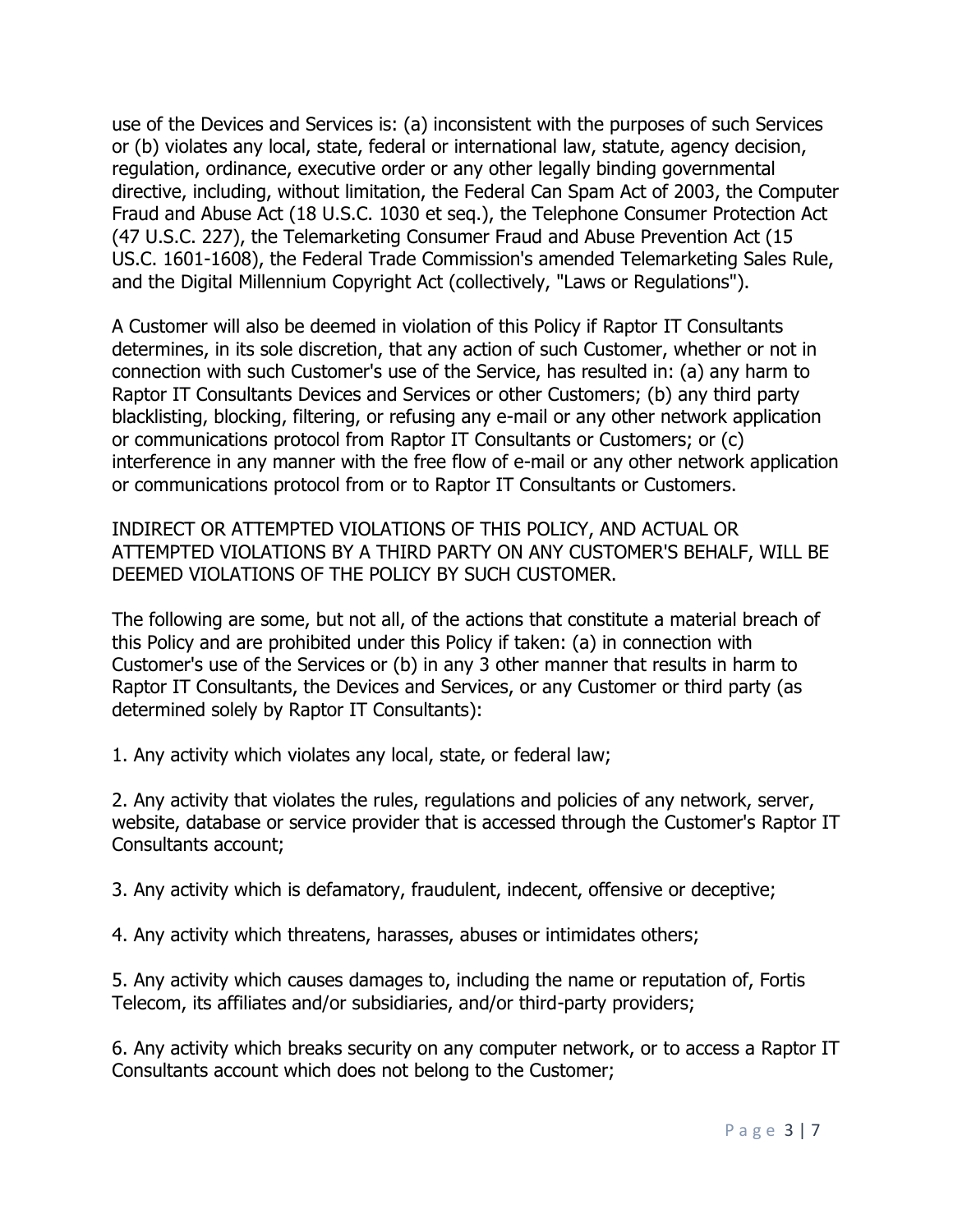7. Any purposes that are inconsistent with the Customer's Master Service Agreement with Raptor IT Consultants;

8. Any activity which interferes with other Customers' use and enjoyment of the Devices and Services provided by Raptor IT Consultants;

9. Posting or disseminating material which is unlawful (such as child pornography or obscene materials);

10. Intentionally spreading or threatening to spread malicious programs (e.g. viruses, Trojan horses and worms);

11. Sending unsolicited mail messages, including the sending of "junk mail" or other advertising material to individuals who did not specifically request such material (e.g., E-mail "spam");

12. Distributing, advertising, or promoting software or services that have the primary purpose of enabling unsolicited commercial E-mail or spam, or the forging of mail header information;

13. Gaining or attempting to gain unauthorized access to any network, including Raptor IT Consultants private network infrastructure;

14. Attempting to circumvent user authentication or security of any host, network or account ("cracking"). This includes, but is not limited to, accessing data not intended for Customer, logging into or making use of a server or account that Customer is not expressly authorized to access, or probing the security of other networks;

15. Accessing or attempting to access information not intended for Customer;

16. Disseminating material that violates the copyright or other intellectual property rights of others, or which may be subject to a claim of proprietary ownership;

17. Transmitting pirated software or other software not properly and currently licensed;

18. Fraudulent activity, including misrepresenting oneself to harm others, impersonating others, or falsely presenting or altering written or electronic signatures; or

19. Attempting to interfere with service to any user, host, or network ("denial of service attacks"). This includes, but is not limited to; "flooding" of networks, deliberate attempts to overload a service, and attempts to "crash" a host.

Raptor IT Consultants Devices and Services are for the exclusive use of the Customer, and Customer is explicitly prohibited from any resale, assignment, transfer, relicense,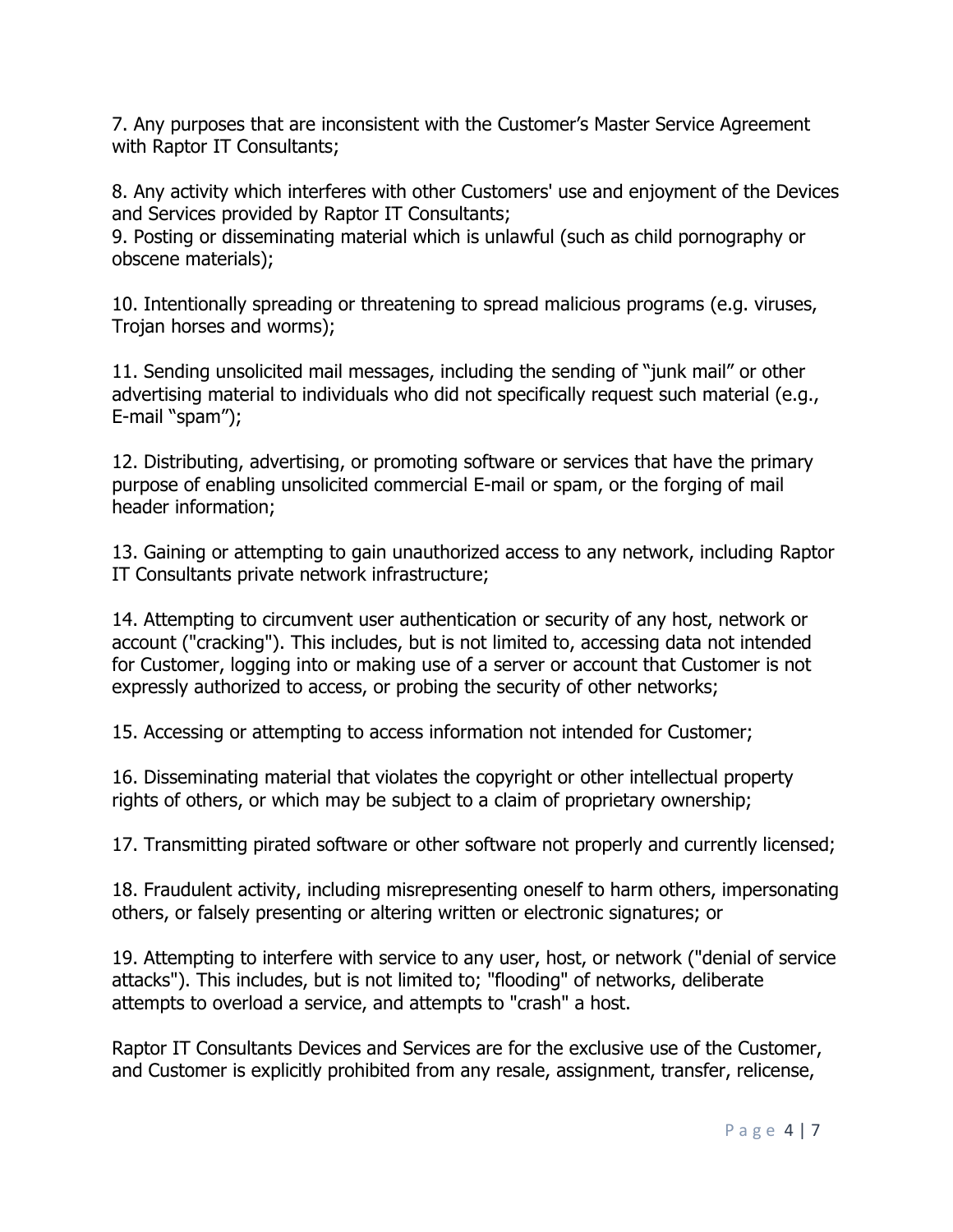subdivision, structuring for access by multiple parties, or other sharing or allocation for use by others without Raptor IT Consultants prior written consent.

In addition, any Customer who, regardless of actual knowledge, permits his or her equipment or service, or any Raptor IT Consultants Devices or Services to operate as a server or as a proxy for a server and to provide network content, such as web hosting, file sharing, or proxy services, must do so only through a static IP address separately procured and assigned by Raptor IT Consultants. Raptor IT Consultants reserves the right to require a Customer engaged in such activity to obtain a static IP address, and Raptor IT Consultants may block any 4 access port (and block or redirect any traffic) that is reasonably believed to be of a type that is offensive or that would generate sanctions from other networks.

#### **MONITORING**

Raptor IT Consultants does not anticipate actively monitoring the content of websites, e-mail, news groups, or other materials created or accessible over its Services and is not responsible for the content thereof. Raptor IT Consultants, however, reserves the right to access and monitor such items over its Services, and to take any action it deems appropriate based on information discovered. Raptor IT Consultants may investigate incidents involving alleged violations of this Policy, may cooperate with or make reports to law enforcement and other third parties, and may take any action it deems appropriate based on information discovered in such investigations. Customer acknowledges that failure by Raptor IT Consultants to take action in response to any violation by any Customer of this Policy will not be deemed a waiver of Raptor IT Consultants right to take action in response to any other violation of this Policy by that or any other Customer.

## NETWORK MANAGEMENT

Customer must ensure that its activity and that of its users do not improperly restrict, inhibit or degrade any other Raptor IT Consultants Customer's use of Services. Customers must also ensure their usage does not burden (determined in the sole judgment of Raptor IT Consultants) the Raptor IT Consultants network, such as by sending unusually large transmissions or large numbers of transmissions, by repeated or coordinated transmissions to the same or a small number of addresses, or by initiating or maintaining consistent transmissions that impact others. The network is robust, but not unlimited.

Management of its network allows Raptor IT Consultants to become aware of Customers whose internet usage is unreasonably high, who consume unreasonable amounts of Raptor IT Consultants network resources, whose internet usage may degrade Raptor IT Consultants network, or who may otherwise impact Raptor IT Consultants and/or other Customers. Raptor IT Consultants explicitly retains full discretion to take whatever action it deems appropriate with respect to any Customer to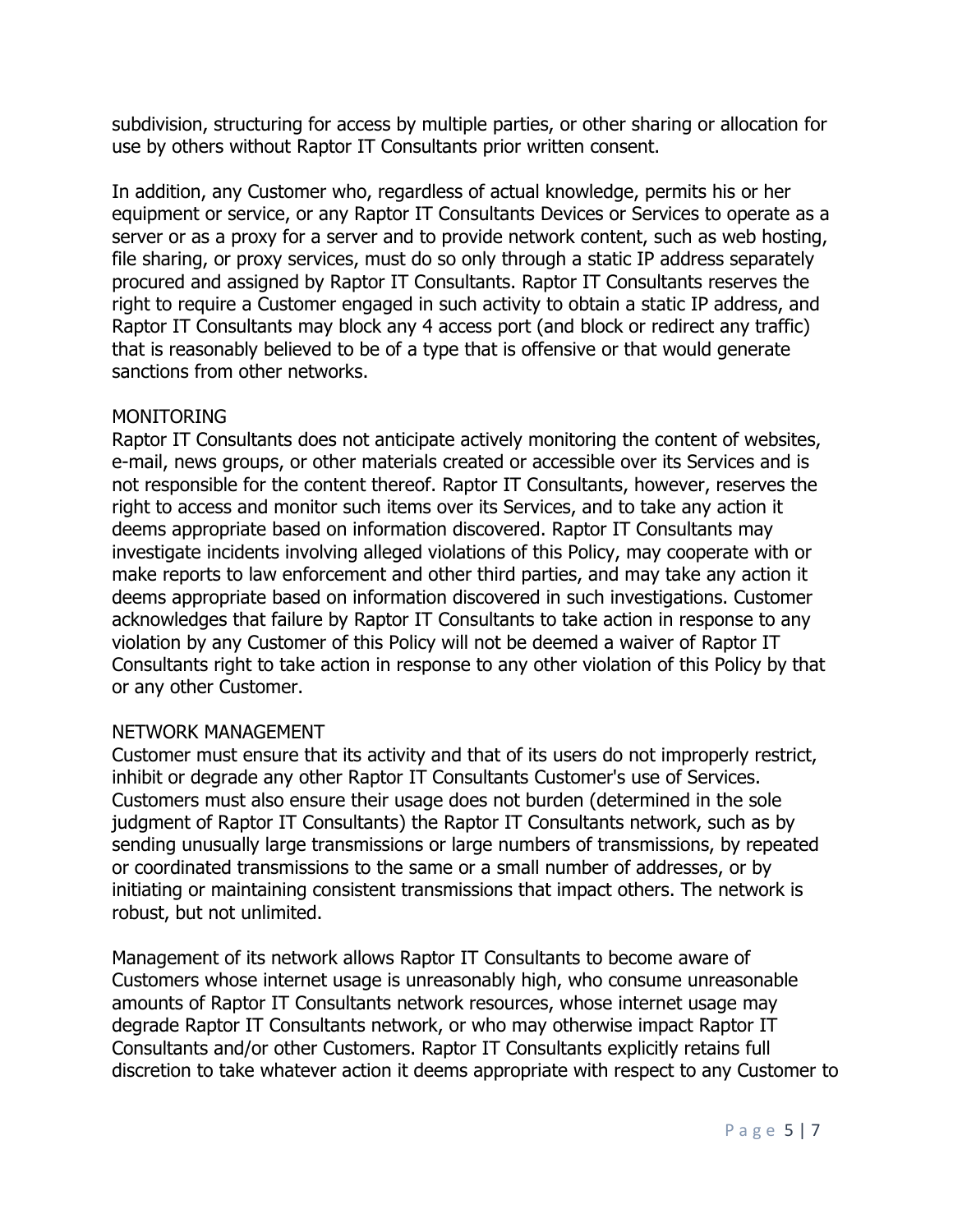protect the operation of its network and to meet its internet service obligations to its other Customers.

From time to time, Raptor IT Consultants establishes guidelines that assist it in determining whether the use of its network or internet service by any individual Customer is acceptable or may be considered excessive and/or burdensome. Customers whose internet usage consistently falls outside of the parameters permitted by these guidelines for the package they have selected may be contacted by Raptor IT Consultants and requested either to modify their network usage activities to bring them into compliance with the guidelines or to purchase another Raptor IT Consultants internet service package designed for Customers with heavier internet usage. Customers may contact Raptor IT Consultants to obtain additional information or guidance with respect to acceptable usage for individual internet services.

Repeated or continued excessive use of internet service may lead to suspension or termination of a Customer's account. Suspension or termination of a Customer account for any of the reasons outlined above in this section will be considered a breach of this Policy.

### WARRANTIES AND LIMITATION OF LIABILITY

ALL SERVICES AND DEVICES PROVIDED BY FORTIS TELECOM ARE PROVIDED ON AN "AS IS" AND "AS AVAILABLE" BASIS. RAPTOR IT CONSULTANTS MAKES NO EXPRESS OR IMPLIED WARRANTY TO THE CUSTOMER, WHETHER EXPRESS, IMPLIED OR STATUTORY, AS TO THE DESCRIPTION, QUALITY, TITLE, NON-INFRINGEMENT, MERCHANTABILITY, COMPLETENESS, OR FITNESS FOR A PARTICULAR PURPOSE AS TO THE SERVICES OR DEVICES PROVIDED TO YOU, ALL SUCH WARRANTIES HEREBY BEING EXPRESSLY EXCLUDED AND DISCLAIMED TO THE MAXIMUM EXTENT PERMITTED BY LAW. RAPTOR IT CONSULTANS DOES NOT WARRANT THAT THE SERVICES ARE ERROR-FREE OR WILL OPERATE WITHOUT PACKET LOSS OR INTERRUPTION NOR DOES FORTIS WARRANT THE RELIABILITY OF ANY CONNECTION TO OR ANY TRANSMISSION OVER THE INTERNET. CUSTOMER ASSUMES TOTAL RESPONSIBILITY AND RISK FOR USE OF THE SERVICES AND THE DEVICES.

RAPTOR IT CONSULTANTS IS NOT RESPONSIBLE FOR THE CONTENT OF WEBSITES, E-MAIL, NEWS GROUPS, OR OTHER MATERIALS CREATED (OTHER THAN BY FORTIS TELECOM) OR ACCESSIBLE OVER ITS SERVICES.

RAPTOR IT CONSULTANTS PROVIDES SERVICES ON A COMMERCIALLY REASONABLE BASIS AND DOES NOT GUARANTEE THAT CUSTOMERS WILL BE ABLE TO ACCESS THE SERVICE AT ALL TIMES OR LOCATIONS OF CUSTOMER'S CHOOSING.

TO THE MAXIMUM EXTENT PERMITTED BY LAW, CUSTOMER ACKNOWLEDGES AND UNDERSTANDS THAT RAPTOR IT CONSULTANTS LIABILITY AND THE CUSTOMER'S